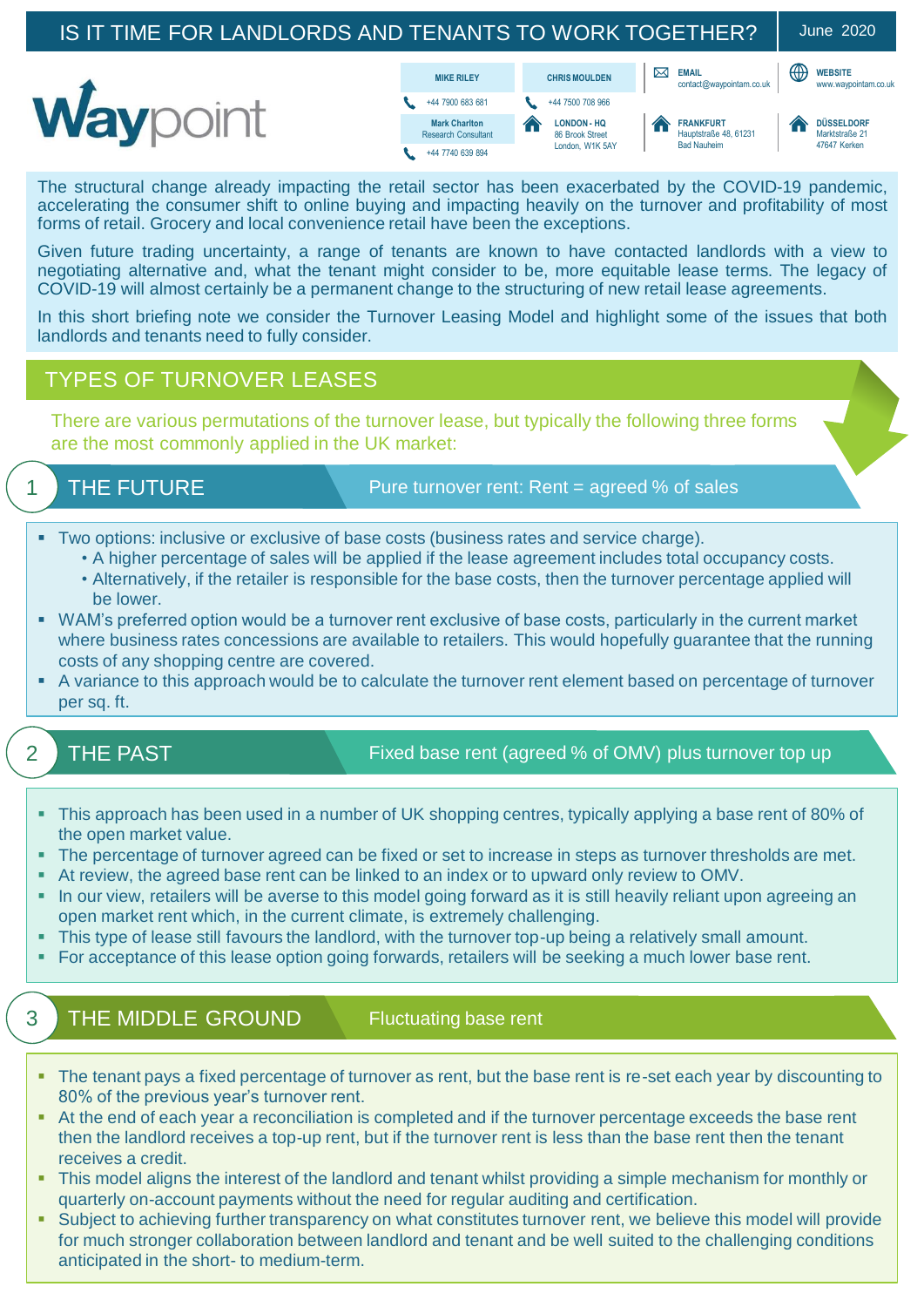# IS IT TIME FOR LANDLORDS AND TENANTS TO WORK TOGETHER? | June 2020

**WEBSITE**<br>www.wavoointam.co.uk







+44 7500 708 966 **LONDON - HQ** 86 Brook Stree London, W1K 5AY



**EMAIL**



#### DEFINING TURNOVER

Defining turnover has become ever more complex as retailers have embraced multi-channel retailing. From a landlord's perspective, turnover should encompass as broad a definition as possible, capturing all income relating to the premises in facilitating a transaction. This might include some or all of the following:



Different types of retailer trade at different trading densities, with a wide range of sales per sq. ft. / per m<sup>2</sup> ratios being achieved. In the current market, it is clear that historically established turnover percentage benchmarks may no longer be appropriate. The situation is evolving and we expect this to be an area for negotiation going forwards. In addition, the turnover rent model may not be suited to all.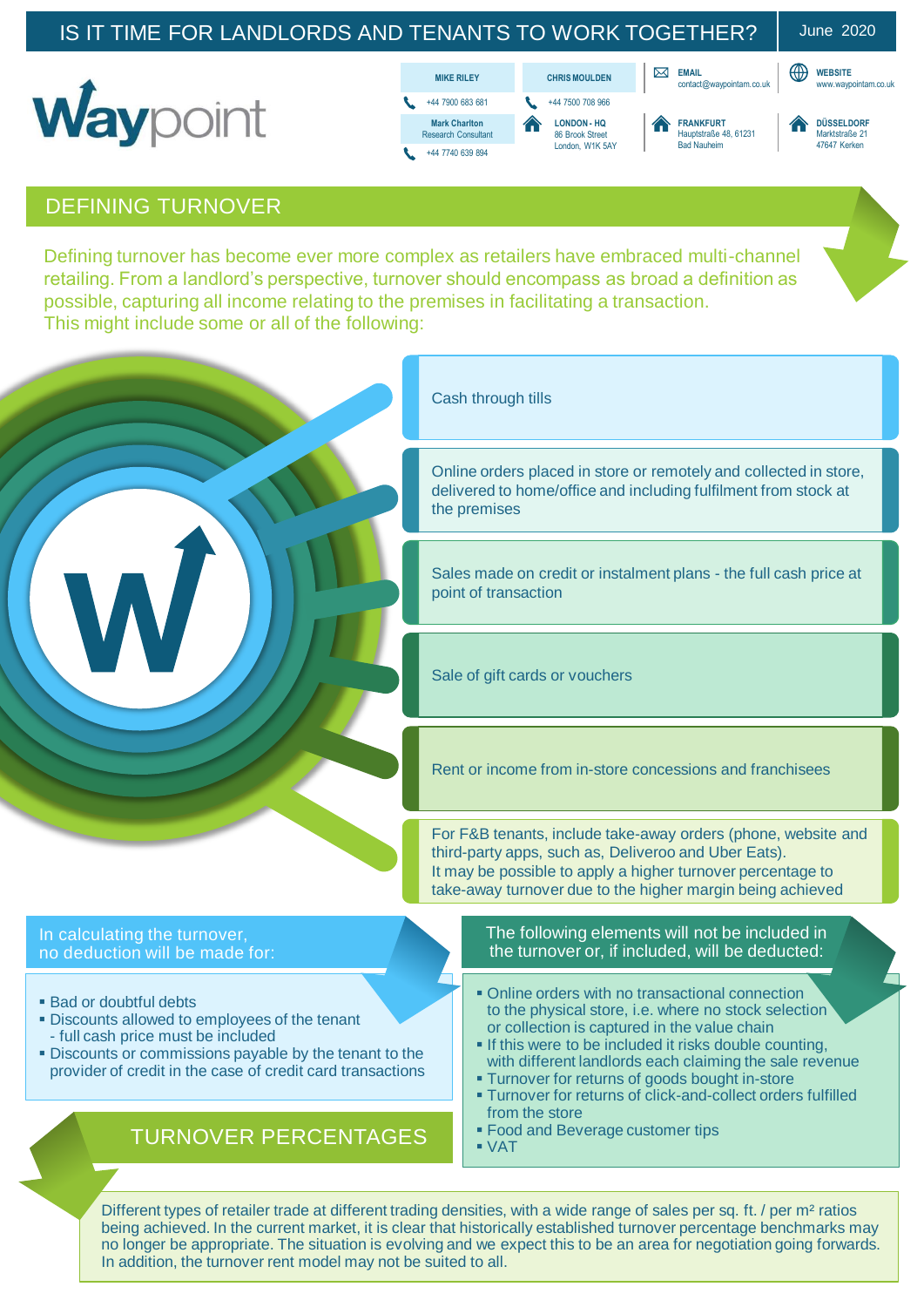# IS IT TIME FOR LANDLORDS AND TENANTS TO WORK TOGETHER? | June 2020

**WEBSITE**











**EMAIL**



# THE WIDER IMPACT OF A MOVE TO TURNOVER RENTS